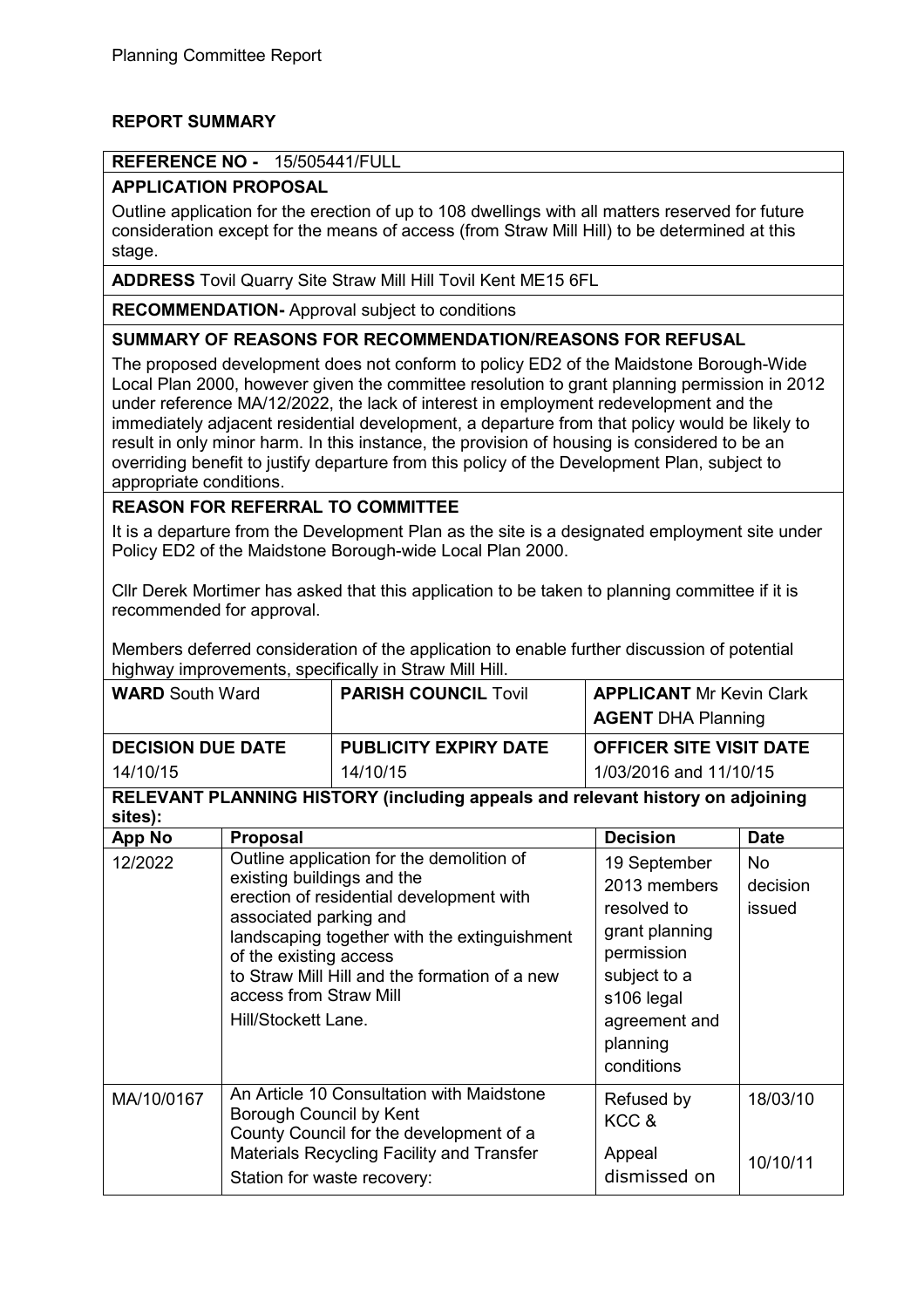| MA/05/2293 | Outline application for residential development<br>with means of<br>access to be considered at this stage and all<br>other matters reserved for future<br>consideration | Withdrawn       | 13/02/2006 |
|------------|-------------------------------------------------------------------------------------------------------------------------------------------------------------------------|-----------------|------------|
| MA/88/1338 | Alteration of approved ground floor<br>weighbridge office extension (ref<br>MA/86/1675N) and first floor extension over                                                 | APPROVED        | 30/10/1988 |
| MA/86/1675 | Industrial waste paper processing building with<br>ancillary office and<br>weighbridge office extension                                                                 | <b>APPROVED</b> | 02/02/1987 |
| MA/83/0048 | Change of use of part to conversion of waste<br>paper                                                                                                                   | <b>APPROVED</b> | 25/03/1983 |

## **MAIN REPORT**

- **1.0** This application was considered by the Planning Committee at its meeting on the 24<sup>th</sup> March 2016 (report attached as **Appendix 1**). Member's attention is also drawn to the Urgent Update Report (report attached as **Appendix 2)** which reported additional information and requested changes to certain conditions. At the meeting, it was resolved that "consideration of the application be deferred for further discussion of potential highway improvements, specifically in Straw Mill Hill, and to circulate the viability report to Members".
- 1.01 A site meeting was convened on the  $11<sup>th</sup>$  March with local ward members, a Kent Highways representative, a planning officer and the applicant's agent/highway officer. As a result of discussions on site, a Highways Technical Note was submitted (report attached as **Appendix 3**). The Technical Note provides commentary on three issues namely:
	- Achievement of access and works to Straw Mill Hill
	- Improvements to Straw Mill Hill / Farleigh Hill junction, and
	- Access to the adjacent development site

and includes a proposed junction improvement plan referenced 10664-T-04 Rev P1 –dated 12.04.16). The requested viability assessment undertaken by the Council's appointed viability assessor is attached in the Part 2 papers as it contains information relating to the financial/business affairs of the applicant.

# **2.0 CONSULTATIONS**

## **Kent Highway Services -**

"Following the decision of Maidstone Borough Council to defer determination of the planning application to enable highway related issues to be further investigated, a site meeting was convened on 11 April 2016. This was attended by representatives of KCC Highways, the Borough Council and the applicant.

The applicant has subsequently submitted a Technical Note, with supporting drawings, that is intended to confirm the highway related aspects of the proposals in light of the discussions at the site meeting.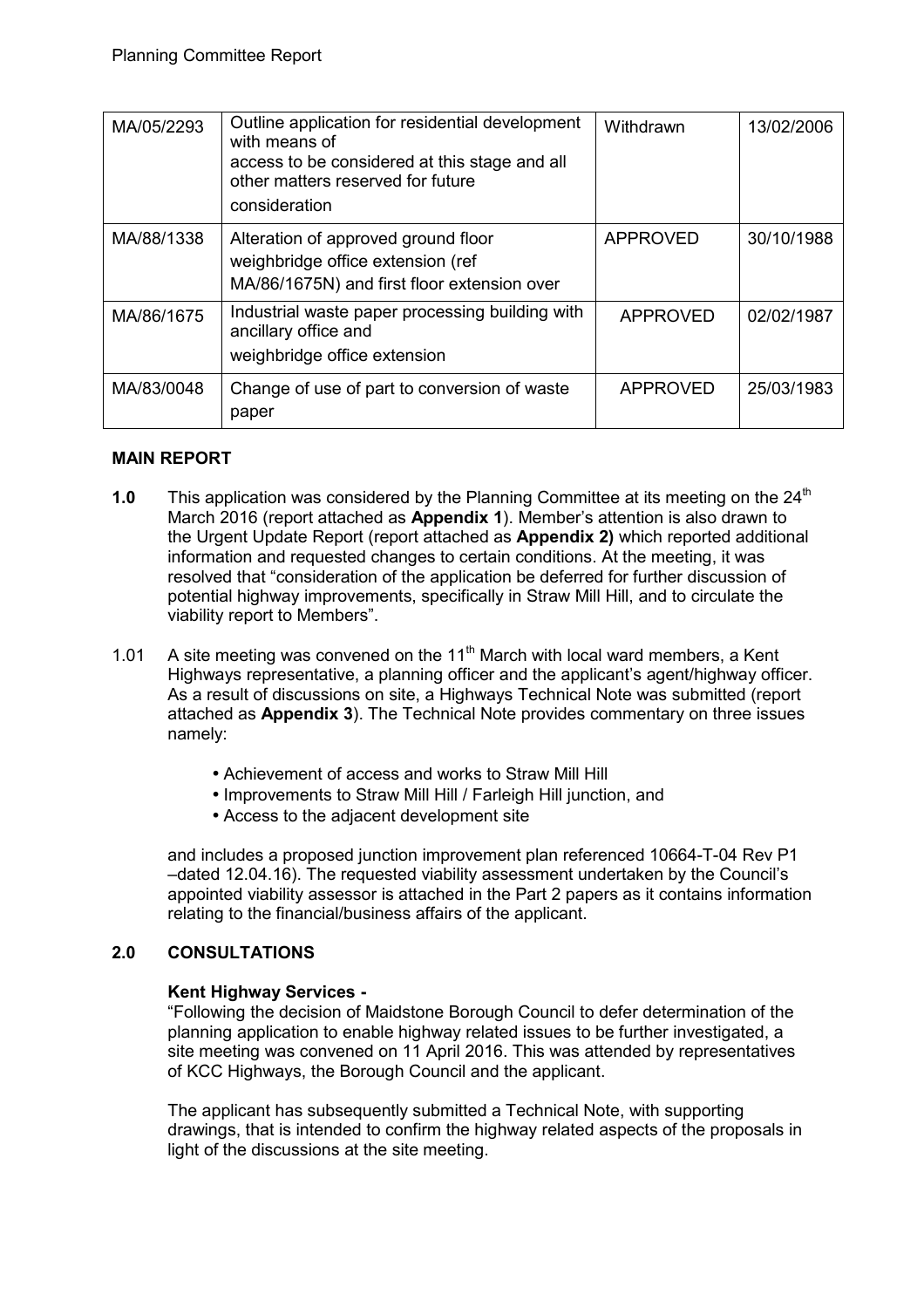#### **Site Access via Straw Mill Hill**

The proposed site access, together with the proposed introduction of a priority working on Straw Mill Hill to enable footway connectivity to be provided for pedestrians, was previously confirmed as acceptable by KCC Highways. This accounted for the Stage 1 Road Safety Audit submitted alongside the planning application, which raised no substantive highway safety issues. The site meeting highlighted the importance of ensuring that the visibility sightlines associated with the site access and the priority working remain unobstructed. It was also acknowledged that warning sign provision and the construction specification of the footways will form part of the detailed design required in support

of the requisite Section 278 Agreement.

**Site Access via Dean Street/Farleigh Hill**  The applicant has confirmed that that they are willing to have a condition imposed that will require an 'all purpose' route of access to be provided up to the north-west site boundary. This is welcomed by KCC Highways as it affords scope for future connectivity to be achieved to Dean Street via the adjacent prospective development site.

### **Straw Mill Hill/Farleigh Lane Junction**

The site meeting provided a further opportunity to observe traffic conditions at the Straw Mill Hill/Farleigh Lane junction. This highlighted the constraints that currently exist at this location and the difficulties experienced by some road users when exiting Straw Mill Hill onto Farleigh Lane.

The dialogue with the applicant has considered whether there is scope for highway safety improvements to be secured in support of the proposed development. Proposals have been submitted by the applicant that would provide new high-friction surfacing on both Farleigh Lane approaches to the junction and additional warning signage for those approaching eastbound on Farleigh Lane.

These improvements will assist in raising road user awareness of the junction and the associated turning manoeuvres, whilst also reducing the potential for skidding by braking vehicles. KCC Highways regard the proposals to be acceptable in how they meet the tests of scale and reasonableness that must be applied in any planning obligation. A more substantive form of junction improvement, such as the installation of traffic signals, cannot be justified in accordance with the tests due to the low traffic impact that this development has on the wider network. This conclusion takes account of the potential traffic generation associated with the permitted use of the site, which is comparable to that of the proposed residential development.

#### **Summary**

KCC Highways raise no objection to this outline planning application subject to a Section 278 Agreement to secure the required site access and footway works on Straw Mill Hill, the bus boarders at the Farleigh Hill bus stop and the improvements to road surfacing and signing at the Straw Mill Hill/Farleigh Lane junction".

## **3.0 APPRAISAL**

3.01 Members resolved to defer the application principally to allow for further discussions on potential highway improvements, specifically in Straw Mill Hill. Taking each of the matters set out in paragraph 1.01 above in turn;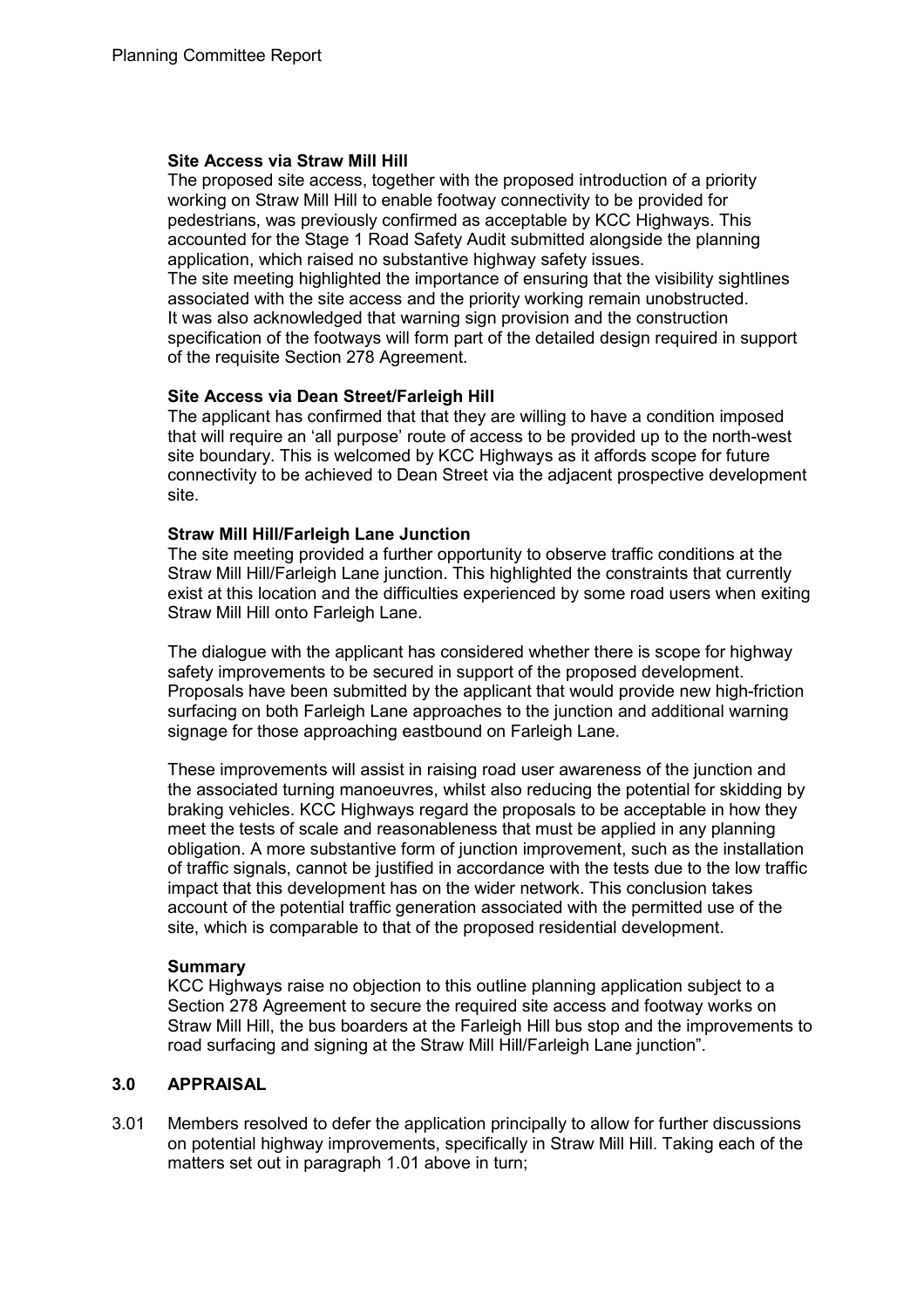3.02 *Site Access via Straw Mill Hill:*

The proposed site access, together with the proposed introduction of a priority working on Straw Mill Hill to enable footway connectivity (as shown on plan T0208-02 Rev P3) to be provided for pedestrians was previously considered acceptable by KCC Highways under application 12/2022 (no decision was issued due to the S106 not being signed). This accounted for a Stage 1 Road Safety Audit which was submitted alongside the planning application, and which raised no substantive highway safety issues.

- 3.03 The proposed means of access for the current application is identical to that proposed as part of the previous application which was agreed in principle as part of the resolution to grant permission under 12/2022.
- 3.04 Kent Highways have raised no objection to the new site access and pedestrian connectivity and have acknowledged the importance of ensuring the visibility sightlines and priority working as shown on the submitted plans, remain unobstructed. They acknowledge that the warning sign provision and the construction specification of the footway will form part of the detailed design required in support of the S278 Agreement (see condition 9).
- 3.05 *Site Access via Dean Street/Farleigh Hill:* The applicant confirmed at the site meeting that they would accept a condition securing an "all purpose" access route to be provided up to the north-west site boundary to increase permeability and greater integration of the application site with future development of the land to the north-west. Condition 22 imposes this requirement for any reserved matters application coming forward and this is supported by Kent Highways.
- 3.06 *Improvements to Straw Mill Hill / Farleigh Hill Junction:*  As part of the previous planning application 12/2022, which had a resolution to grant permission subject to the signing of the S106, it was secured that the applicant would undertake S278 works to improve the existing situation at the junction between Straw Mill Hill and Farleigh Hill, this being attributable to limited visibility afforded to egressing vehicles from Straw Mill Hill looking west along Farleigh Hill.
- 3.07 The site meeting afforded the opportunity to review the traffic conditions at the junction, which highlighted the constraints that currently exist and the difficulties experienced by some road users when exiting Straw Mill Hill onto Farleigh Road.
- 3.08 The applicant's agent was asked to review the mitigation proposals for this junction and to assess the potential for this application to deliver signalisation of the junction. These matters are discussed in more detail in the attached Technical Note – **Appendix 3**.
- 3.09 Kent Highways, having reviewed the submitted information, including the proposed new-friction surfacing on both Farleigh Lane approaches to the junction and additional warning signage for those approaching eastbound on Farleigh Lane, conclude that the proposals are acceptable and will assist in raising road user awareness of the junction and associated turning manoeuvres, whilst also reducing the potential for skidding by braking vehicles.
- 3.10 Regarding requests raised at the meeting to consider signalisation of the junction through the current application, Kent Highways have concluded that signalisation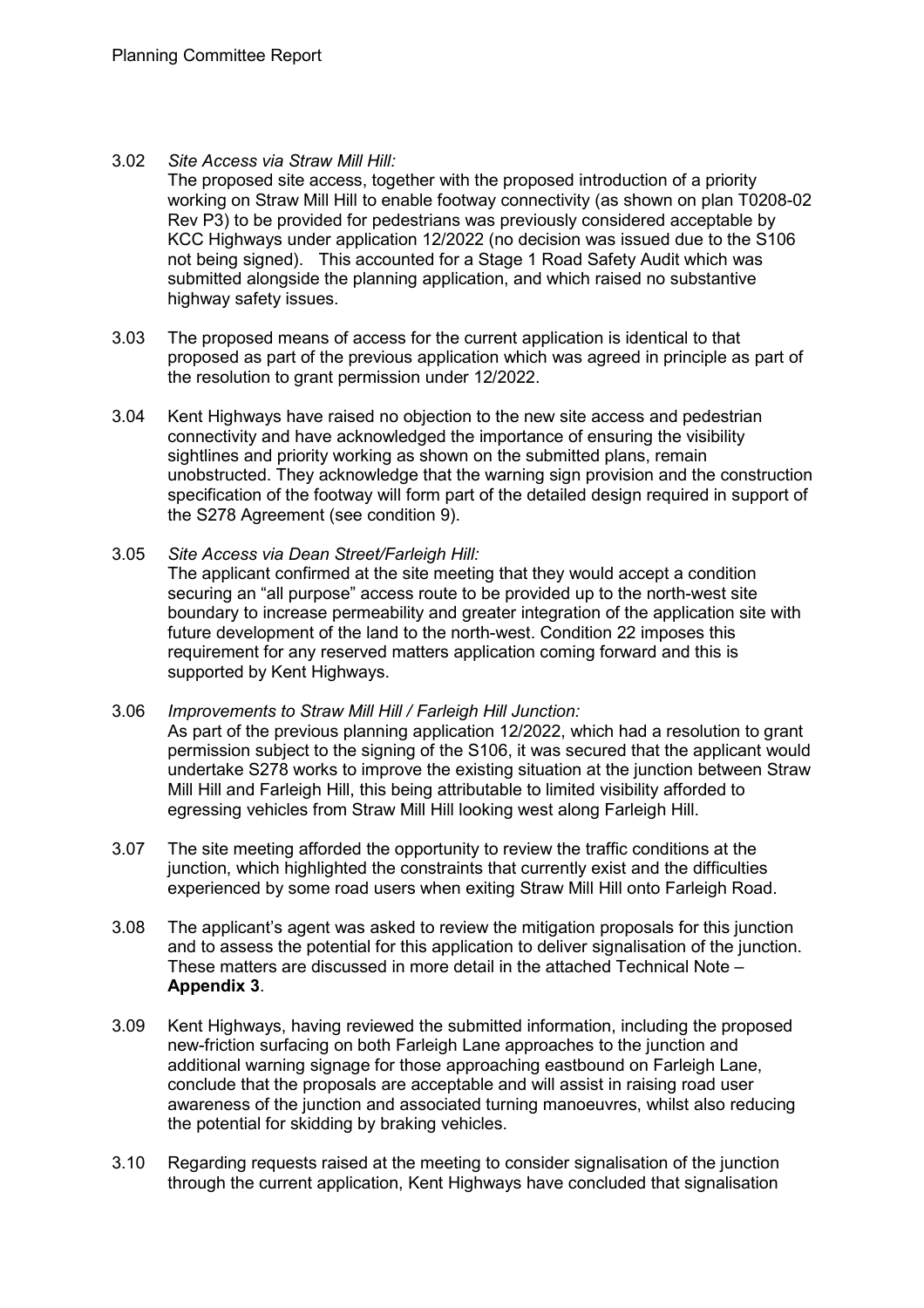cannot be justified in accordance with the tests due to the low traffic impact that the development has on the wider network. I would agree with this view in that signalisation is not necessary to make the development acceptable in planning terms. I would also refer members to the viability information submitted on the Part 2 papers which sets out the viability position of the scheme.

## **4.0 CONCLUSION**

- 4.01 Having reviewed the highways position again following the concerns raised by members at the committee meeting, and following the submission of the Technical Note which has clarified certain matters and detailed improved mitigation measures for the Straw Mill Hill/Farleigh Junction, Kent Highway Services raise no objection to the application subject to a S278 agreement to secure the required site access and footway works on Straw Mill Hill, the bus boarders at the Farleigh Hill bus stop and the improvements to road surfacing and signing at the Straw Mill Hill/Farleigh Lane junction (condition 9 below) An informative to advise subsequent Road Safety Audits following the grant of planning permission, that auditors should review whether additional signage would be necessary on the westbound approach to the proposed vehicular access to provide greater forewarning of the access to approaching drivers is also recommended to be added to further advise road users of the new access.
- 4.02 All other matters as set out in the original report (**Appendix 1)** remain relevant to the determination of the application.
- **5.0** For the sake of clarity, the conditions listed below include the suggested alterations proposed by the urgent update report listed as **Appendix 2**, those listed in the original report **as Appendix 1** and new/altered conditions/informatives raised by this report.

 **RECOMMENDATION** – GRANT Subject to the following conditions:

# **CONDITIONS**

1. The development shall not commence until approval of the following reserved matters has been obtained in writing from the Local Planning Authority: - a. Layout b. Scale c. Appearance d. Landscaping Application for approval of the reserved matters shall be made to the Local Planning Authority before the expiration of 2 years from the date of this permission.

The landscaping reserved matters details shall be designed using the principle's established in the Council's adopted Landscaping charter Assessment 2012 and using indigenous species which shall include indications of all existing trees on the land and details of any to be retained.

The development hereby permitted shall be begun before the expiration of 2 years from the date of approval of the last of the reserved matters to be approved;

Reason: No such details have been submitted and in accordance with the provisions of Section 92 of the Town and Country Planning Act 1990.

2. The details of landscaping submitted pursuant to condition 1 above shall provide for the following: (i) Details of all trees to be retained and any to be removed together with detailed Root Protection Plans in accordance with the recommendations of BS5837:2012 'Trees in relation to design demolition and construction-recommendations'.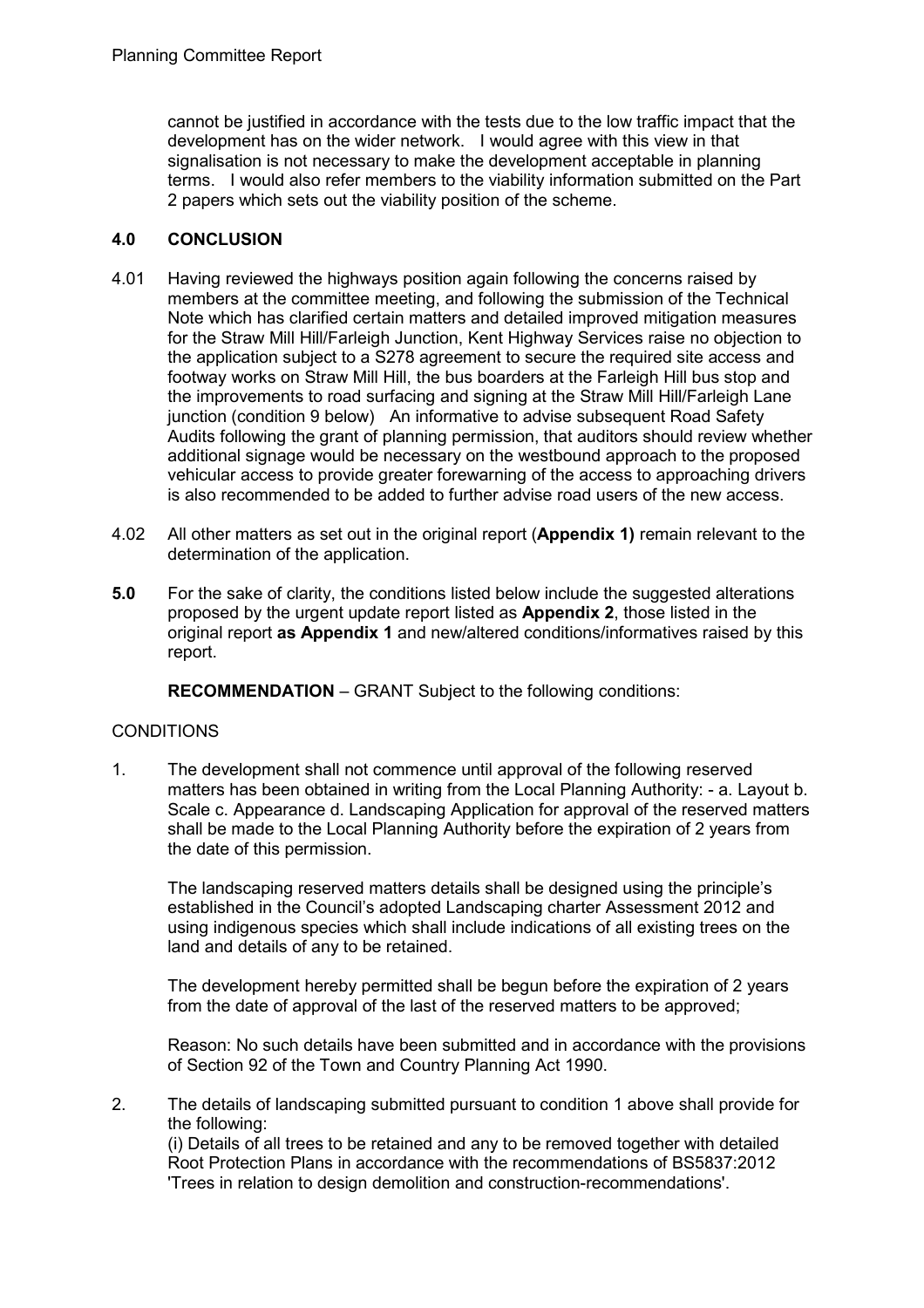(ii) A detailed arboricultural method statement that includes assessment of the works relating to the provision of the new site access road.

(iii) A long term landscape management plan for the site in conjunction with the ecological mitigation and enhancement measures to be provided on the site pursuant to condition 3 below.

(iv) Measures to prevent parking on any landscaped verges along the site access roads. (v) A detailed planting and landscaping schedule for the re-instatement of the section of the existing site access road to be stopped-up.

(vi) Details of tree, hedgerow and appropriate under-storey planting for the proposed new access road. Reason: No such details have been submitted and to ensure a satisfactory appearance to the development.

Reason: No such details have been submitted and to ensure a satisfactory appearance to the development.

3. Prior to the commencement of the development written details and samples of the materials to be used in the construction of the external surfaces of any buildings shall be submitted to and approved in writing by the Local Planning Authority and the development shall be carried out in accordance with the approved materials.

Reason: In the interests of visual amenities of the area.

4. The development shall be carried out in accordance with the recommendations of the ecological survey report dated July 2013 and shall include;

(i) the provision of bat bricks/boxes, bird nesting boxes and swift bricks.

(ii) the retention of a proportion of the cordwood within the site.

(iii) the provision of refugia and hibernacula.

(iv) the provision of 'wildlife-friendly' drainage gullies.

(v) the retention within the site as undeveloped of the area where reptiles have been recorded.

Reason: To secure appropriate enhancement within the site in the interests of ecology and biodiversity.

5. All trees to be retained must be protected by barriers and/or ground protection in accordance with BS 5837 (2012) 'Trees in Relation to Design Demolition & Construction-Recommendations'. No work shall take place on site until full details of protection have been submitted to and approved in writing by the Local Planning Authority. The approved barriers and/or ground protection shall be erected before any equipment, machinery or materials are brought onto the site and shall be maintained until all equipment, machinery and surplus materials have been removed from the site. Nothing shall be stored or placed, nor fires lit, within any of the areas protected in accordance with this condition. The siting of barriers/ground protection shall not be altered, nor ground levels changed, nor excavations made within these areas without the written consent of the Local Planning Authority;

Reason: To safeguard existing trees to be retained and to ensure a satisfactory setting and external appearance to the development.

6. No part of the development shall be occupied until details of the proposed lighting scheme have been submitted to and approved by the local planning authority. The details submitted for approval shall include; i) the submission of lighting contour plots showing the site and adjoining

development;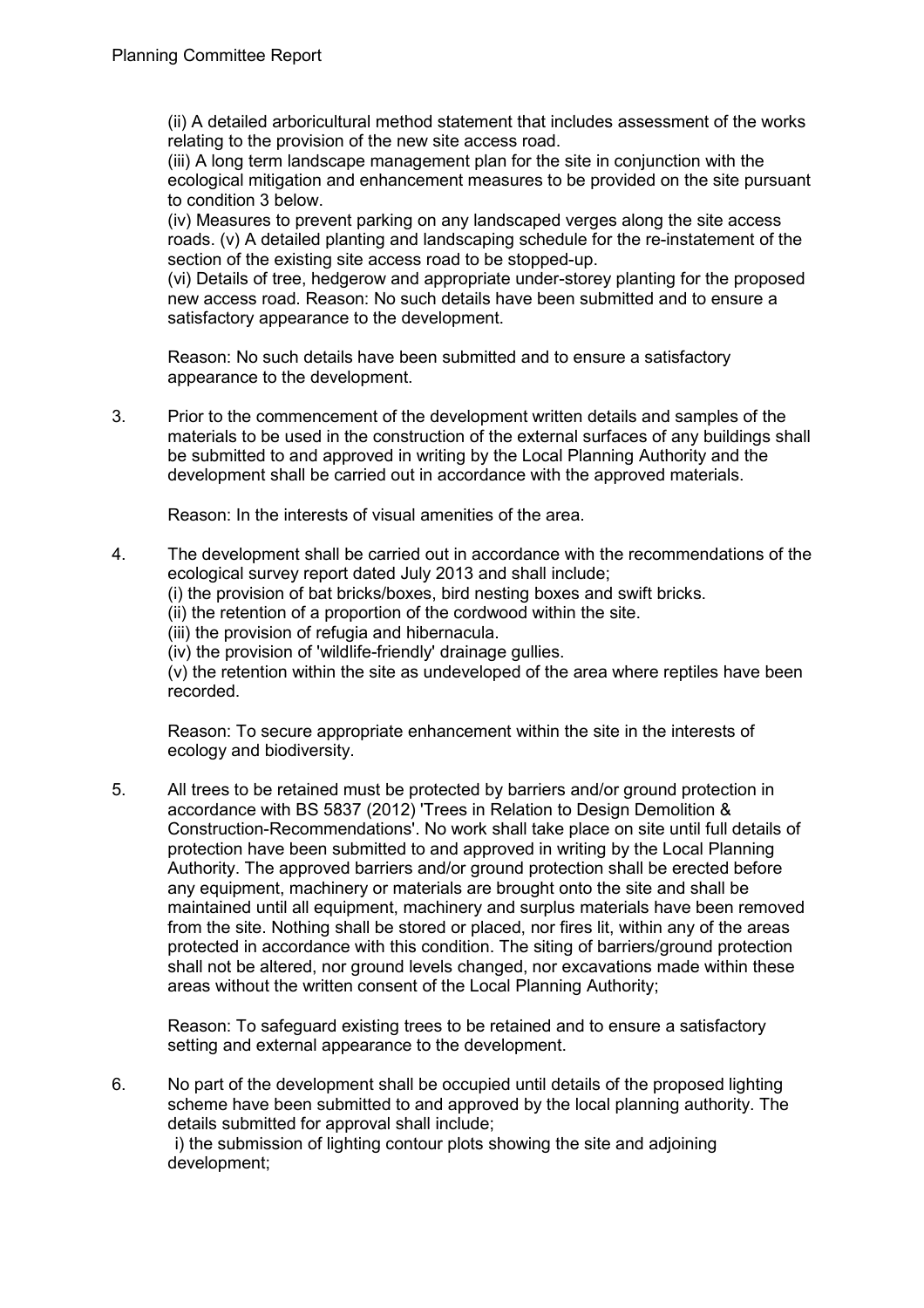ii) sufficient detail to demonstrate that the proposed scheme complies with the recommendations of the Institute of Lighting Engineers 'Guidance Notes for reduction of Obtrusive Light' for sites located in Environmental Zone E2 and; iii) measures to demonstrate that light spillage into the proposed landscaped areas and undeveloped areas around the site has been minimised. The development shall be carried out in accordance with the subsequently approved details and maintained thereafter.

Reason: In the interests of the character of the area and ecology/biodiversity.

7. The development shall not commence until a details of foul and surface water sewerage disposal have been submitted to and approved in writing by the local planning authority in consultation with Southern Water. The scheme shall subsequently be implemented in accordance with the approved details before the development is completed.

Reason: To prevent flooding both on and off site by ensuring the satisfactory disposal of foul and surface water.

8. Details of all fencing, walling and other boundary treatments shall be submitted for approval in conjunction with the details of the reserved matter of landscaping submitted pursuant to condition 1 above. The development shall be carried out in accordance with the subsequently approved details before the first occupation of the buildings or land and maintained thereafter. The submitted details shall show inter-alia;

(i) Large scale drawings of the re-built ragstone wall to the Straw Mill Hill frontage.

Reason: To ensure a satisfactory appearance to the development and to safeguard the enjoyment of their properties by existing and prospective occupiers.

9. There shall be no occupation of the dwellings hereby permitted until the provision by way of a Section 278 Agreement between the applicant and Kent Country Council Highways, of the works identified in the application and agreed with the applicant and the Highway Authorities until the following works have been constructed and competed.

i) The provision of the highway works and footpaths on Straw Mill Hill as shown on drawing no. 21156B\_007 Rev A and T0208-02 Rev P3.

ii) The provision of improvements to the existing bus stop in Farleigh Hill shall include the provision of bus boarders to assist passengers boarding and alighting. iii) The provision of improvements to road surfacing and signing at Straw Mill Hill/Farleigh junction as shown on drawing numbered 10664-T-04 Rev P1.

Reason: In the interests of highway and pedestrian safety.

10. The development shall not commence until the applicant, or their agents or successors in title, has secured the implementation of a programme of archaeological work in accordance with a written specification and timetable which has been submitted to and approved by the Local Planning Authority.

Reason: To ensure that features of archaeological interest are properly examined and recorded.

11. The development shall not commence until:

i. The application site has been subjected to a detailed scheme for the investigation and recording of site contamination and a report has been submitted to and approved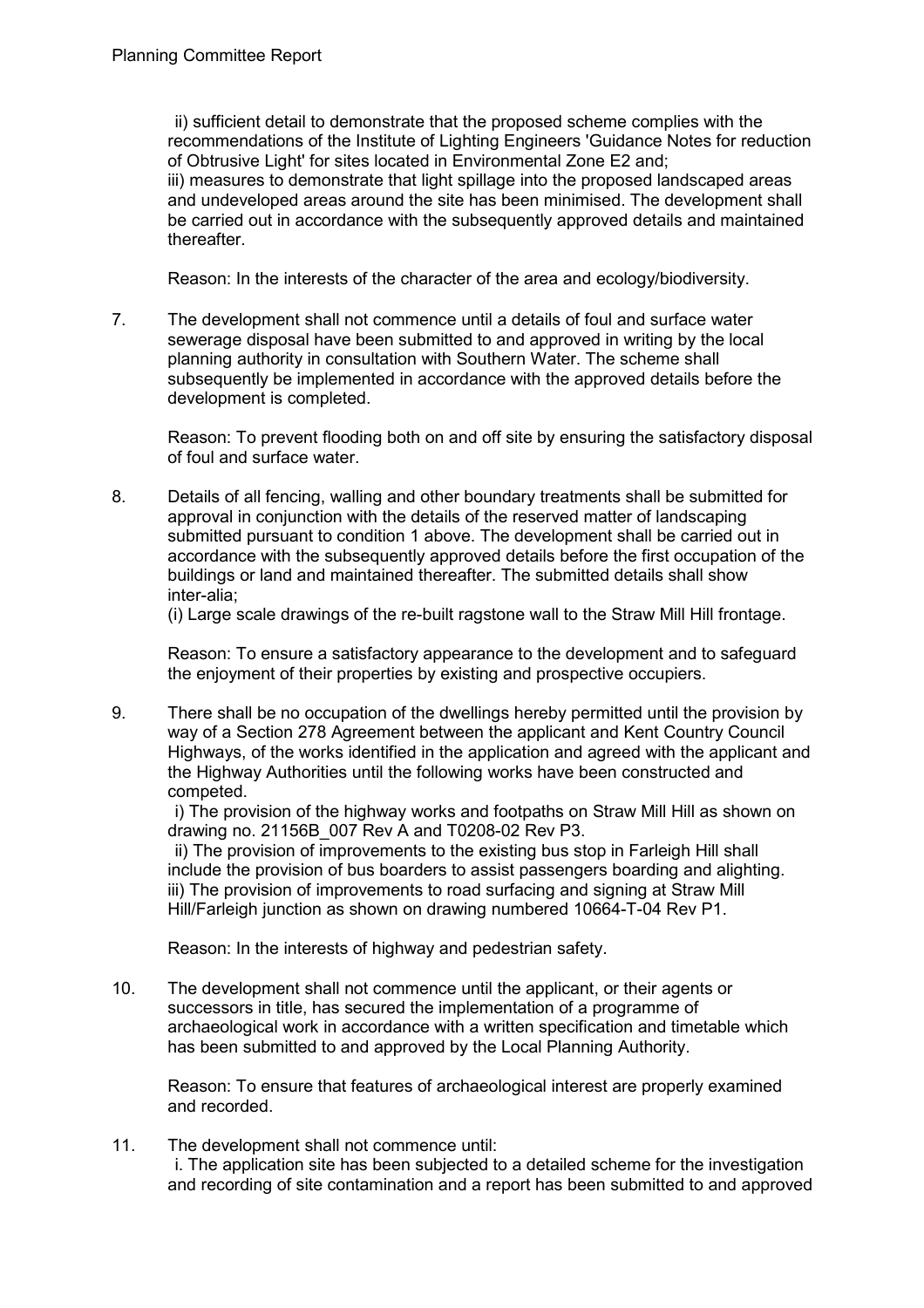by the Local planning authority. The investigation strategy shall be based upon relevant information discovered by a desk study. The report shall include a risk assessment and detail how site monitoring during decontamination shall be carried out. The site investigation shall be carried out by a suitably qualified and accredited consultant/contractor in accordance with a Quality Assured sampling and analysis methodology and these details recorded.

ii. Detailed proposals in line with current best practice for removal, containment or otherwise rendering harmless such contamination (the 'Contamination Proposals') have been submitted to and approved by the Local Planning Authority. The Contamination Proposals shall detail sources of best practice employed. iii. Approved remediation works have been carried out in full on site under a Quality Assurance scheme to demonstrate compliance with the proposed methodology. If, during any works, contamination is identified which has not previously been identified additional Contamination Proposals shall be submitted to and approved by, the local planning authority.

iv. Upon completion of the works, this condition shall not be discharged until a closure report has been submitted to and approved by the local planning authority. The closure report shall include full details of the works and certification that the works have been carried out in accordance with the approved methodology. The closure report shall include details of any post remediation sampling and analysis together with documentation certifying quantities and source/destination of any material brought onto or taken from the site. Any material brought onto the site shall be certified clean;

Reason: To prevent harm to human health and pollution of the environment.

12. To safeguard the future occupants of the site the development shall not commence until, a detailed scheme for the investigation, recording and remediation of gas has been carried out. Such a scheme shall comprise:

i. A report to be submitted to and approved by the local planning authority. The report shall include a risk assessment and detail how on site monitoring during the investigation took place. The investigation shall be carried out by a suitably qualified and accredited consultant/contractor in accordance with a methodology that complies with current best practice, and these details reported.

ii. Detailed proposals in line with current best practice for gas protection measures (the 'Gas Protection Proposals') have been submitted to and approved by the Local Planning Authority. The Proposals shall detail sources of best practice employed. iii. Approved works shall be carried out in full on site prior to first occupation. iv. Upon completion of the works, this condition shall not be discharged until a closure report has been submitted to and approved by the Local Planning Authority. The closure report shall include full details of the works and certification that the works have been carried out in accordance with the approved scheme;

Reason: To prevent harm to human health and pollution of the environment.

13. The development shall not be commenced until a report, undertaken by a competent person in accordance with current guidelines and best practice, has been submitted to the local planning authority for approval. The report shall contain and address the following:

i) An assessment of air quality on the application site and of any scheme necessary for the mitigation of poor air quality affecting the residential amenity of occupiers of this development.

ii) An assessment of the effect that the development will have on the air quality of the surrounding area and any scheme necessary for the reduction of emissions giving rise to that poor air quality. The assessment should, where possible, quantify what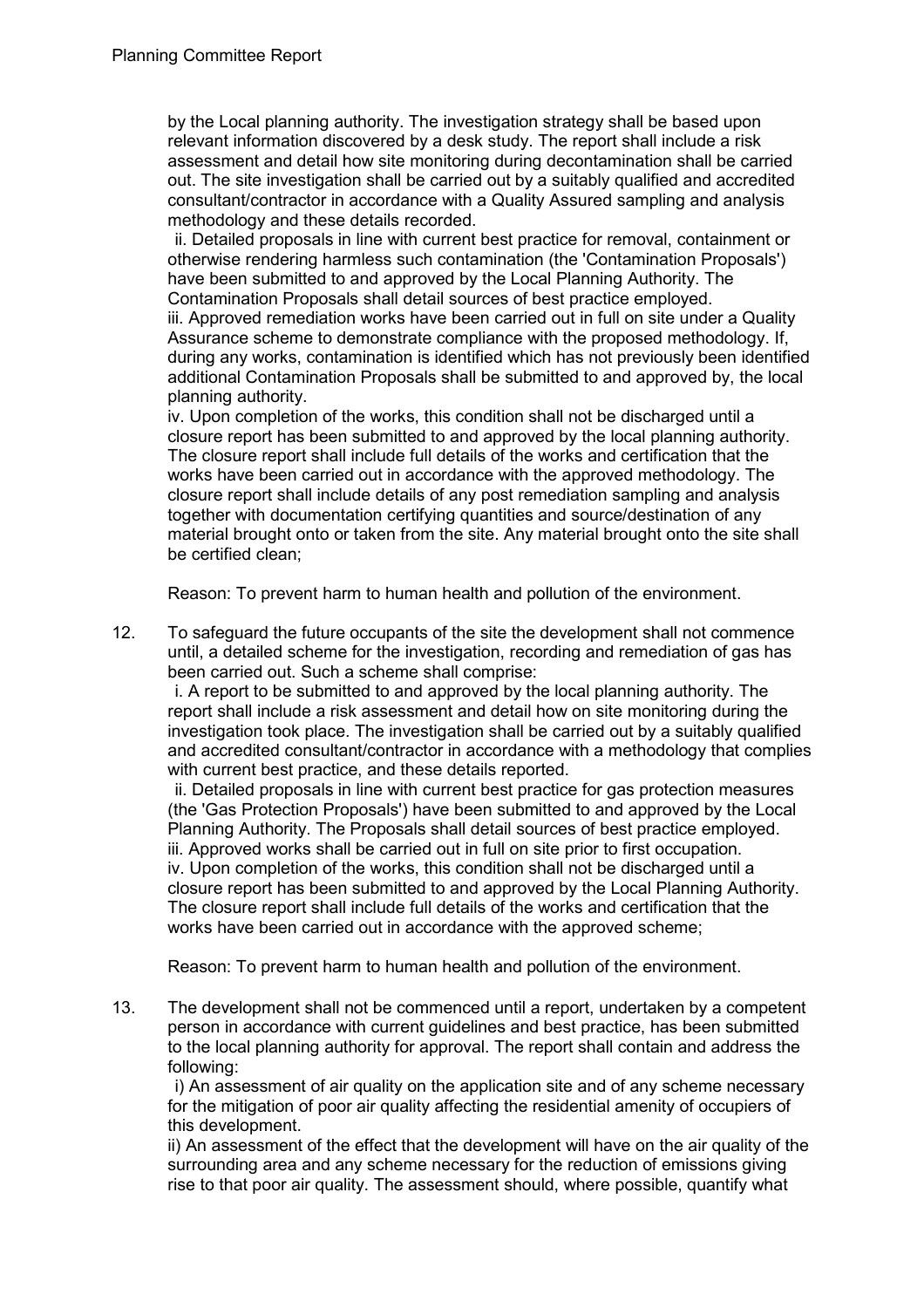measures or offsetting schemes are to be included in the development which will reduce the transport related air pollution of the development during construction and when in occupation.

The developer should have regard to the DEFRA guidance from the document Low Emissions Strategy -using the planning system to reduce transport emissions January 2010.

Any scheme of mitigation set out in the subsequently approved report shall be implemented prior to the first occupation of the building and maintained thereafter

Reason: To prevent harm to human health and pollution of the environment.

14 If, during development, contamination not previously identified is found to be present at the site then no further development (unless otherwise agreed in writing with the Local Planning Authority) shall be carried out until the developer has submitted, and obtained written approval from the Local Planning Authority for, a remediation strategy detailing how this unsuspected contamination shall be dealt with. The remediation strategy shall be implemented as approved, verified and reported to the satisfaction of the Local Planning Authority.

Reason**:** To protect the underlying groundwater from the risk of pollution.

15. No infiltration of surface water drainage into the ground is permitted other than with the express written consent of the Local Planning Authority, which may be given for those parts of the site where it has been demonstrated that there is no resultant unacceptable risk to Controlled Waters. The development shall be carried out in accordance with the approval details.

Reason: To protect the underlying groundwater from the risk of pollution.

16. Piling or any other foundation designs using penetrative methods shall not be permitted other than with the express written consent of the Local Planning Authority, which may be given for those parts of the site where it has been demonstrated that there is no resultant unacceptable risk to groundwater. The development shall be carried out in accordance with the approved details.

Reason: To protect the underlying groundwater from the risk of pollution.

17. The details of layout submitted pursuant to condition 1 above shall inter-alia include the provision of an appropriately sized, designed, located and equipped children's' play area.

Reason: No such details have been submitted and to ensure a satisfactory environment for the occupiers of the development.

18. The development hereby permitted shall be carried out in accordance with the following approved plans:- Site location 21156B 001 Revision A Exiting site layout 21156B 002 Revision A Proposed site entrance survey 21156B\_005 Revision A<br>Proposed site entrance sections 21156B 006 Revision A Proposed site entrance sections Proposed site entrance <br>
Boundary investigations<br>
21156B\_007 Revision A<br>
0123/1195/01 Boundary investigations Proposed site access and off site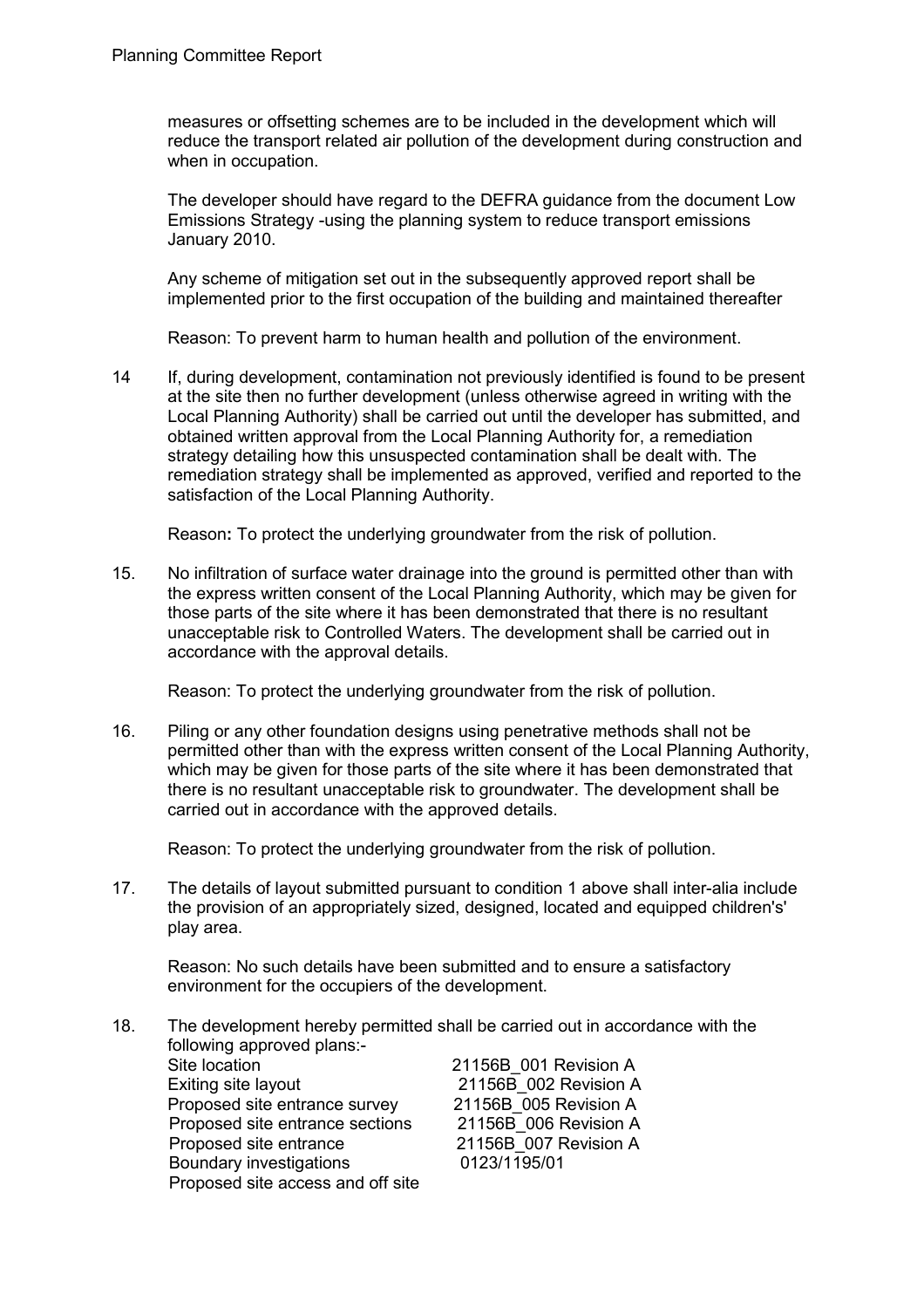Improvements- survey T0208-01 Revised P1 Proposed site access and off site Improvements- survey T0208-02 Revised P3 Proposed access road long section T0208-04 Revised P1 Proposed Junction Improvements 10664-T04 Revised P1 Typical access section T0208-05 Revised P1 Ecology Appraisal by Lloydbore landscape and ecology Jan 2013 Ecology Addendum by JFA Environmental July 2013 Phase 1 habitat survey by Bureau Veritas Limited November 2009 Flood Risk Assessment & Surface Water Drainage Strategy by RSK June 2015 Geo-environmental site assessment Part (1) by RSK July 2015 Geo-environmental Final Borehole Log by RSK July 2015 Tree report by Broad Oak Tree Consultants Limited May 2015 Transport Assessment Report and related appendices by DHA June 2015 Planning statement by DHA July 2015

Reason: To ensure the quality of the development is maintained and to prevent harm to the character of the surrounding area.

19. The reconstruction of the ragstone wall as shown on drawing no. 21156B\_007 revA shall not be commenced until a sample panel of the ragstone to be used that clearly demonstrates the proposed bond, mortar mix and pointing method has been provided on site for approval by the local planning authority. The development shall thereafter be implemented in accordance with the approved details and the sample panel retained on site as a reference until works to rebuild the ragstone wall have been completed.

Reason: To ensure a satisfactory visual appearance to the site in the interests of the visual amenity and character of the area.

20. The development shall not commence until, details of the proposed slab levels of the buildings and the existing and proposed site levels have been submitted to and approved in writing by the Local Planning Authority and the development shall be completed strictly in accordance with the approved levels;

Reason: In order to secure a satisfactory form of development having regard to the topography of the site and in the interests of the visual amenity of the area.

21. The approved details of the parking/turning area shall be completed before the commencement of the occupation of the dwellings hereby permitted and shall thereafter be kept available for such a use. No development, whether permitted by the Town and Country Planning (General Permitted Development Order 2015 (or any order, revoking and re-enacting that Order, with or without modification), or not, shall be carried out on the areas indicated or in such a position as to preclude vehicular access to them.

Reason: In the interests of highway safety.

22. The details of layout submitted pursuant to condition 1 above shall inter-alia include the provision of an appropriately designed and located pedestrian/cycle and vehicle route of access to be provided up to the extent of the north-west site boundary.

Reason: In the interest of permeability and greater integration of the application site with future development of the land to the north-west.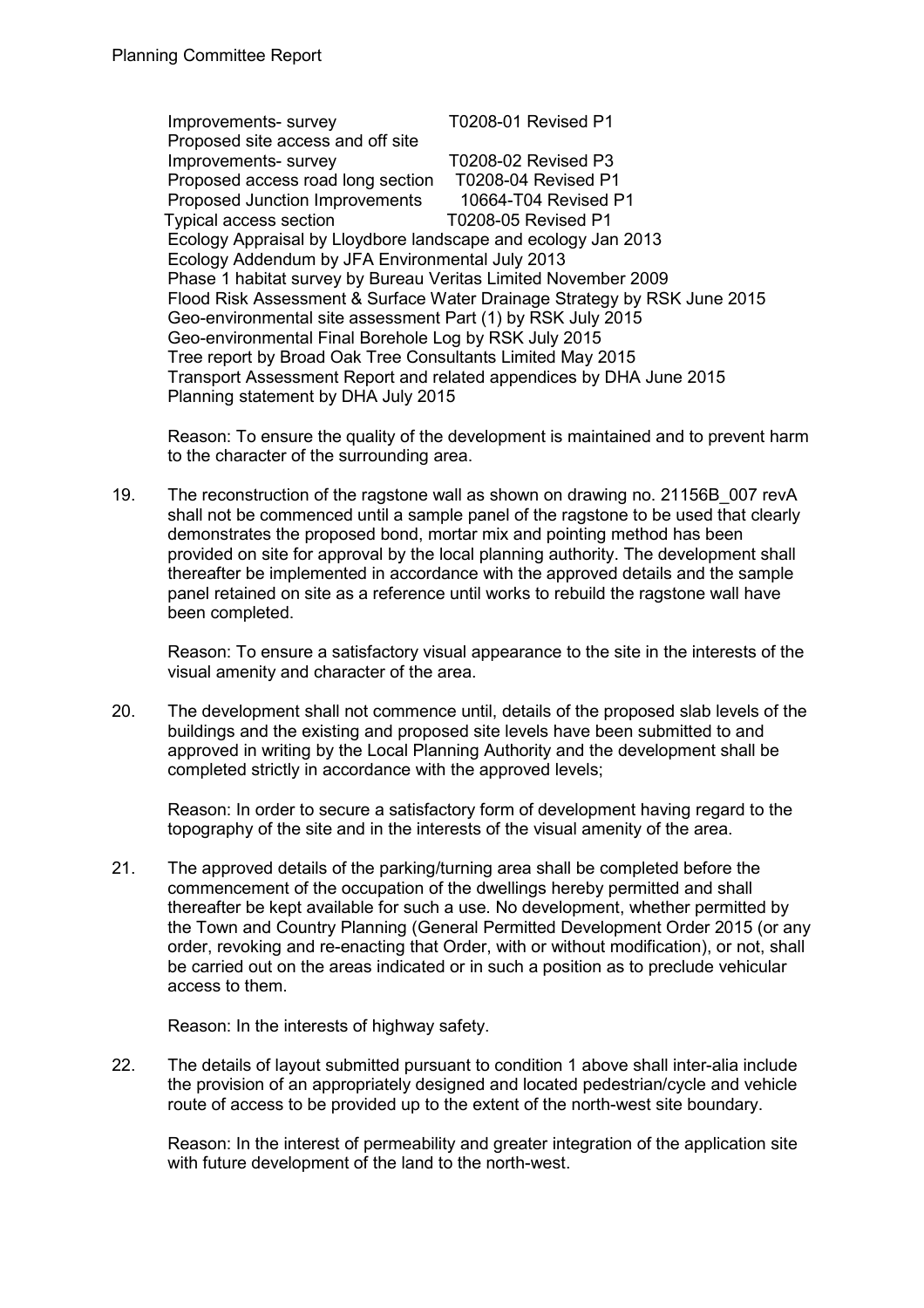### Informatives set out below

1- The layout plan, elevational drawings and the design and access statement submitted with the full application are not consider acceptable for follow up submission of reserved matters application(s). The applicant is advised to discuss the design of the layout design of the housing estate and elevational design of any flat blocks and houses. The layout design should make provision for a play area for children.

2- Attention is drawn to Sections 60 and 61 of the Control of Pollution Act 1974 and to the Associated British Standard Code of practice BS5228:1997 for noise control on construction sites. Statutory requirements are laid down for control of noise during works of construction and demolition and you are advised to contact the Environmental Health Manager regarding noise control requirements.

3- Plant and machinery used for demolition and construction shall only be operated within the application site between 0800 hours and 1900 hours on Mondays to Fridays and between 0800 hours and 1300 hours on Saturdays and at no time on Sunday and Bank Holidays.

4- No vehicles may arrive, depart, be loaded or unloaded within the general site except between the hours of 0800 and 1900 Mondays to Fridays and 0800 and 1300 hours on Saturdays and at no time on Sundays or Bank Holidays.

5- Adequate and suitable provision in the form of water sprays should be used to reduce dust from demolition work.

6- The importance of notifying local residents in advance of any unavoidably noisy operations, particularly when these are to take place outside the normal working hours, cannot be stressed enough. Where possible, the developer shall provide the Council and residents with a name of a person and maintain dedicated telephone number to deal with any noise complaints or queries about the work, for example scaffolding alarm misfiring late in the night/early hours of the morning, any over-run of any kind.

7- Adequate and suitable measures should be carried out for the minimisation of asbestos fibres during demolition, so as to prevent airborne fibres from affecting workers carrying out the work, and nearby properties. Only contractors licensed by the Health and Safety Executive should be employed.

8- Any redundant materials removed from the site should be transported by a registered waste carrier and disposed of at an appropriate legal tipping site.

9- The developer may be required to produce a Site Waste Management Plan in accordance with Clean Neighbourhoods and Environment Act 2005 Section 54. As per the relevant act and the Site Waste Management Regulations 2008, this should be available for inspection by the Local Authority at any time prior to and during the development.

10 To initiate a sewer capacity check to identify the appropriate connection point for the development, please contact Atkins Ltd. Anglo Street James House, 39A Southgate Street, Winchester, SO23 9EH

11- When designing the lighting scheme for the proposed development pursuant to condition 6 above, the recommendations by the Bat Conservation Trust must be considered (where applicable)

a) Low-pressure sodium lamps or high-pressure sodium must be used instead of mercury or metal halide lamps where glass glazing is preferred due to its UV filtration characteristics.